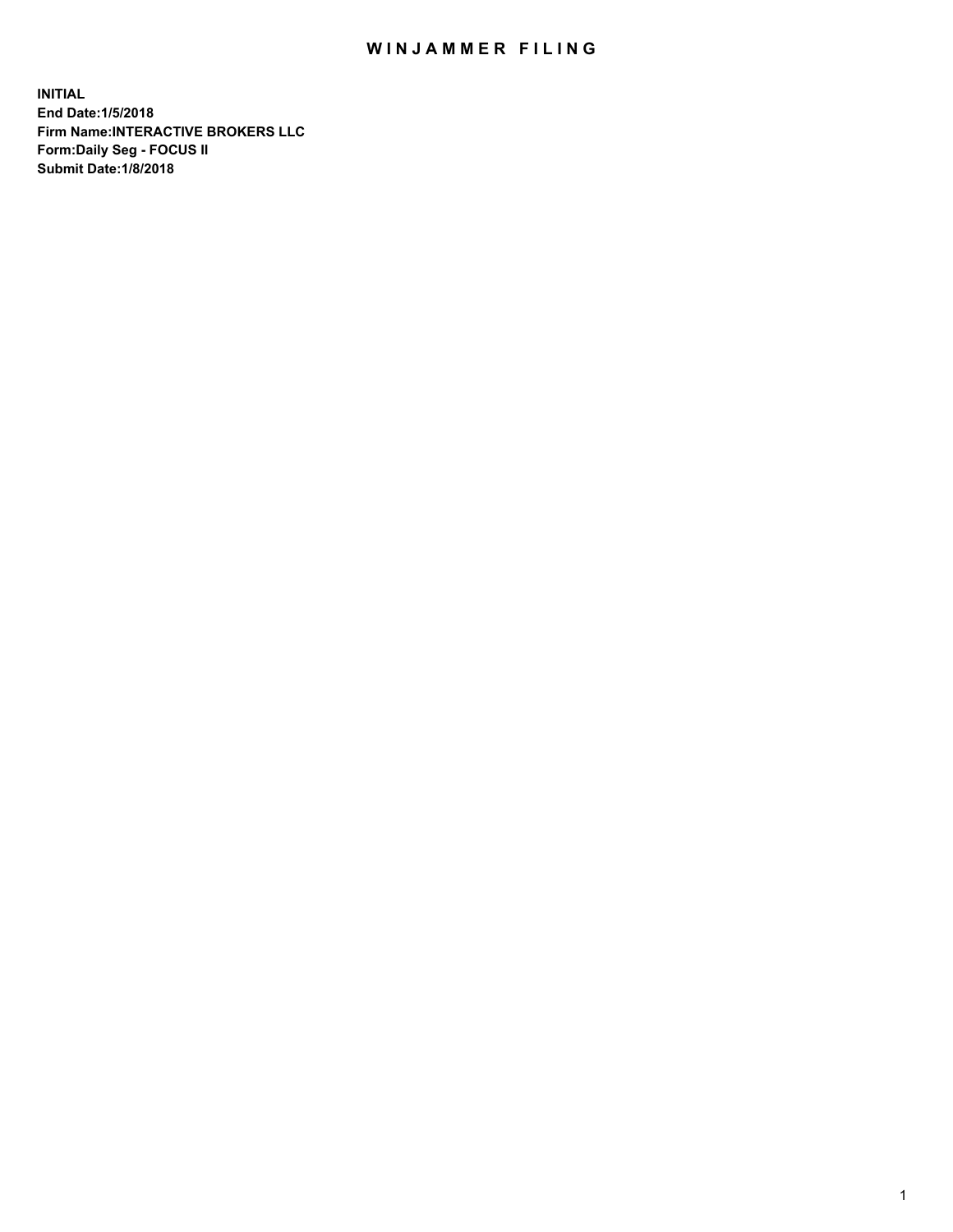## **INITIAL End Date:1/5/2018 Firm Name:INTERACTIVE BROKERS LLC Form:Daily Seg - FOCUS II Submit Date:1/8/2018 Daily Segregation - Cover Page**

| Name of Company<br><b>Contact Name</b><br><b>Contact Phone Number</b><br><b>Contact Email Address</b>                                                                                                                                                                                                                          | <b>INTERACTIVE BROKERS LLC</b><br>James Menicucci<br>203-618-8085<br>jmenicucci@interactivebrokers.c<br>om |
|--------------------------------------------------------------------------------------------------------------------------------------------------------------------------------------------------------------------------------------------------------------------------------------------------------------------------------|------------------------------------------------------------------------------------------------------------|
| FCM's Customer Segregated Funds Residual Interest Target (choose one):<br>a. Minimum dollar amount: ; or<br>b. Minimum percentage of customer segregated funds required:%; or<br>c. Dollar amount range between: and; or<br>d. Percentage range of customer segregated funds required between:% and%.                          | $\overline{\mathbf{0}}$<br>$\overline{\mathbf{0}}$<br>155,000,000 245,000,000<br>00                        |
| FCM's Customer Secured Amount Funds Residual Interest Target (choose one):<br>a. Minimum dollar amount: ; or<br>b. Minimum percentage of customer secured funds required:%; or<br>c. Dollar amount range between: and; or<br>d. Percentage range of customer secured funds required between: % and %.                          | $\overline{\mathbf{0}}$<br>0<br>80,000,000 120,000,000<br>00                                               |
| FCM's Cleared Swaps Customer Collateral Residual Interest Target (choose one):<br>a. Minimum dollar amount: ; or<br>b. Minimum percentage of cleared swaps customer collateral required:% ; or<br>c. Dollar amount range between: and; or<br>d. Percentage range of cleared swaps customer collateral required between:% and%. | $\overline{\mathbf{0}}$<br>$\underline{\mathbf{0}}$<br>0 <sub>0</sub><br>0 <sub>0</sub>                    |

Attach supporting documents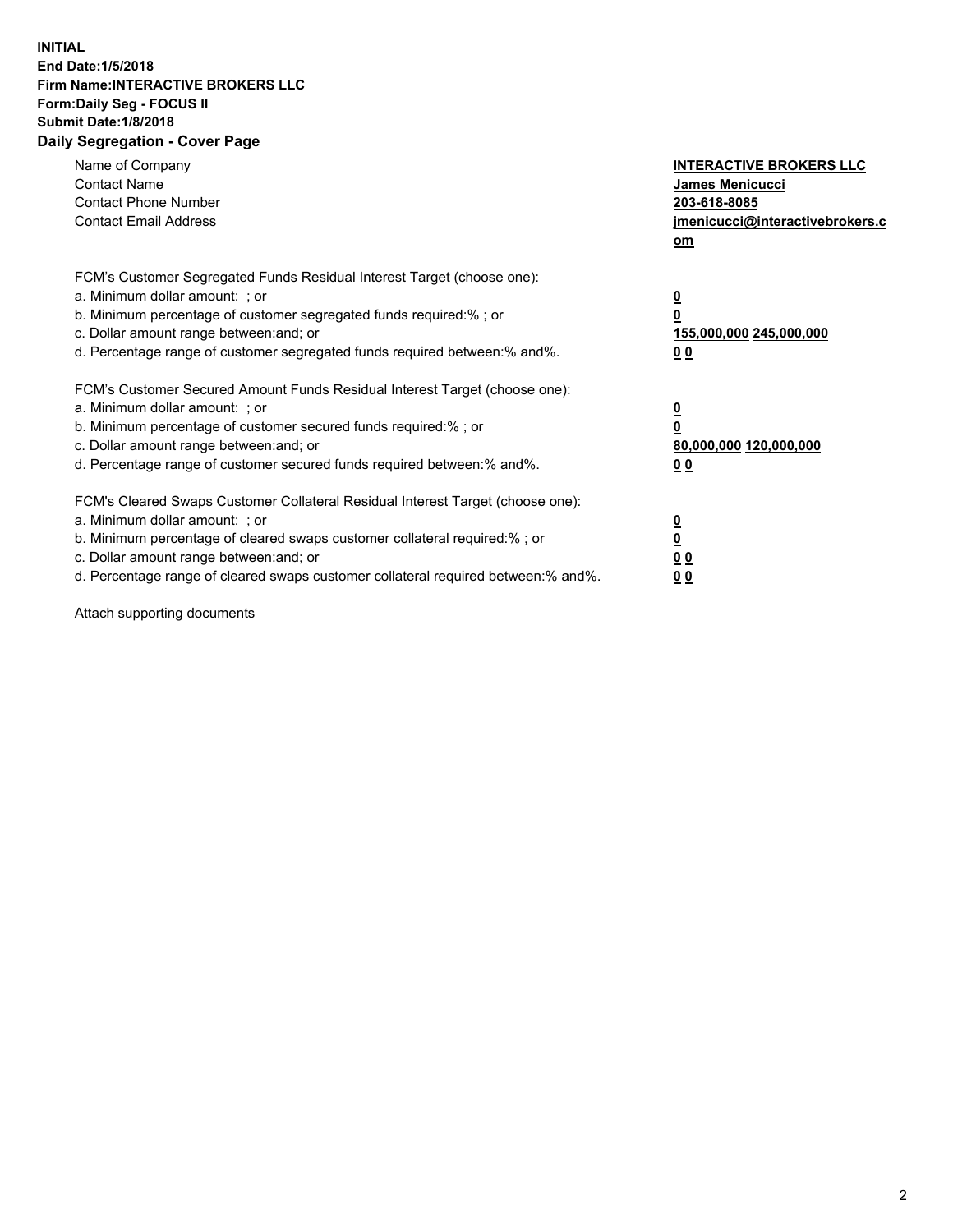## **INITIAL End Date:1/5/2018 Firm Name:INTERACTIVE BROKERS LLC Form:Daily Seg - FOCUS II Submit Date:1/8/2018 Daily Segregation - Secured Amounts**

|     | Daily Jegregation - Jeculed Aniounts                                                                       |                                    |
|-----|------------------------------------------------------------------------------------------------------------|------------------------------------|
|     | Foreign Futures and Foreign Options Secured Amounts                                                        |                                    |
|     | Amount required to be set aside pursuant to law, rule or regulation of a foreign                           | $0$ [7305]                         |
|     | government or a rule of a self-regulatory organization authorized thereunder                               |                                    |
| 1.  | Net ledger balance - Foreign Futures and Foreign Option Trading - All Customers                            |                                    |
|     | A. Cash                                                                                                    | 471,140,507 [7315]                 |
|     | B. Securities (at market)                                                                                  | $0$ [7317]                         |
| 2.  | Net unrealized profit (loss) in open futures contracts traded on a foreign board of trade                  | 27,524,696 [7325]                  |
| 3.  | Exchange traded options                                                                                    |                                    |
|     | a. Market value of open option contracts purchased on a foreign board of trade                             | 14,070 [7335]                      |
|     | b. Market value of open contracts granted (sold) on a foreign board of trade                               | -104,532 [7337]                    |
| 4.  | Net equity (deficit) (add lines 1.2. and 3.)                                                               | 498,574,741 [7345]                 |
| 5.  | Account liquidating to a deficit and account with a debit balances - gross amount                          | 2,848 [7351]                       |
|     | Less: amount offset by customer owned securities                                                           | 0 [7352] 2,848 [7354]              |
| 6.  | Amount required to be set aside as the secured amount - Net Liquidating Equity                             | 498,577,589 [7355]                 |
|     | Method (add lines 4 and 5)                                                                                 |                                    |
| 7.  | Greater of amount required to be set aside pursuant to foreign jurisdiction (above) or line                | 498,577,589 [7360]                 |
|     | 6.                                                                                                         |                                    |
|     | FUNDS DEPOSITED IN SEPARATE REGULATION 30.7 ACCOUNTS                                                       |                                    |
| 1.  | Cash in banks                                                                                              |                                    |
|     | A. Banks located in the United States                                                                      | 56,399,860 [7500]                  |
|     | B. Other banks qualified under Regulation 30.7                                                             | 0 [7520] 56,399,860 [7530]         |
| 2.  | Securities                                                                                                 |                                    |
|     | A. In safekeeping with banks located in the United States                                                  | 422,913,295 [7540]                 |
|     | B. In safekeeping with other banks qualified under Regulation 30.7                                         | 0 [7560] 422,913,295 [7570]        |
| 3.  | Equities with registered futures commission merchants                                                      |                                    |
|     | A. Cash                                                                                                    | $0$ [7580]                         |
|     | <b>B.</b> Securities                                                                                       | $0$ [7590]                         |
|     | C. Unrealized gain (loss) on open futures contracts                                                        | $0$ [7600]                         |
|     | D. Value of long option contracts                                                                          | $0$ [7610]                         |
|     | E. Value of short option contracts                                                                         | 0 [7615] 0 [7620]                  |
| 4.  | Amounts held by clearing organizations of foreign boards of trade                                          |                                    |
|     | A. Cash                                                                                                    | $0$ [7640]                         |
|     | <b>B.</b> Securities                                                                                       | $0$ [7650]                         |
|     | C. Amount due to (from) clearing organization - daily variation                                            | $0$ [7660]                         |
|     | D. Value of long option contracts                                                                          | $0$ [7670]                         |
|     | E. Value of short option contracts                                                                         | 0 [7675] 0 [7680]                  |
| 5.  | Amounts held by members of foreign boards of trade                                                         |                                    |
|     | A. Cash                                                                                                    | 138,261,254 [7700]                 |
|     | <b>B.</b> Securities                                                                                       | $0$ [7710]                         |
|     | C. Unrealized gain (loss) on open futures contracts                                                        | 16,340,568 [7720]                  |
|     | D. Value of long option contracts                                                                          | 14,070 [7730]                      |
|     | E. Value of short option contracts                                                                         | -104,532 [7735] 154,511,360 [7740] |
| 6.  | Amounts with other depositories designated by a foreign board of trade                                     | $0$ [7760]                         |
| 7.  | Segregated funds on hand                                                                                   | $0$ [7765]                         |
| 8.  | Total funds in separate section 30.7 accounts                                                              | 633,824,515 [7770]                 |
| 9.  | Excess (deficiency) Set Aside for Secured Amount (subtract line 7 Secured Statement<br>Page 1 from Line 8) | 135,246,926 [7380]                 |
| 10. | Management Target Amount for Excess funds in separate section 30.7 accounts                                | 80,000,000 [7780]                  |
| 11. | Excess (deficiency) funds in separate 30.7 accounts over (under) Management Target                         | 55,246,926 [7785]                  |
|     |                                                                                                            |                                    |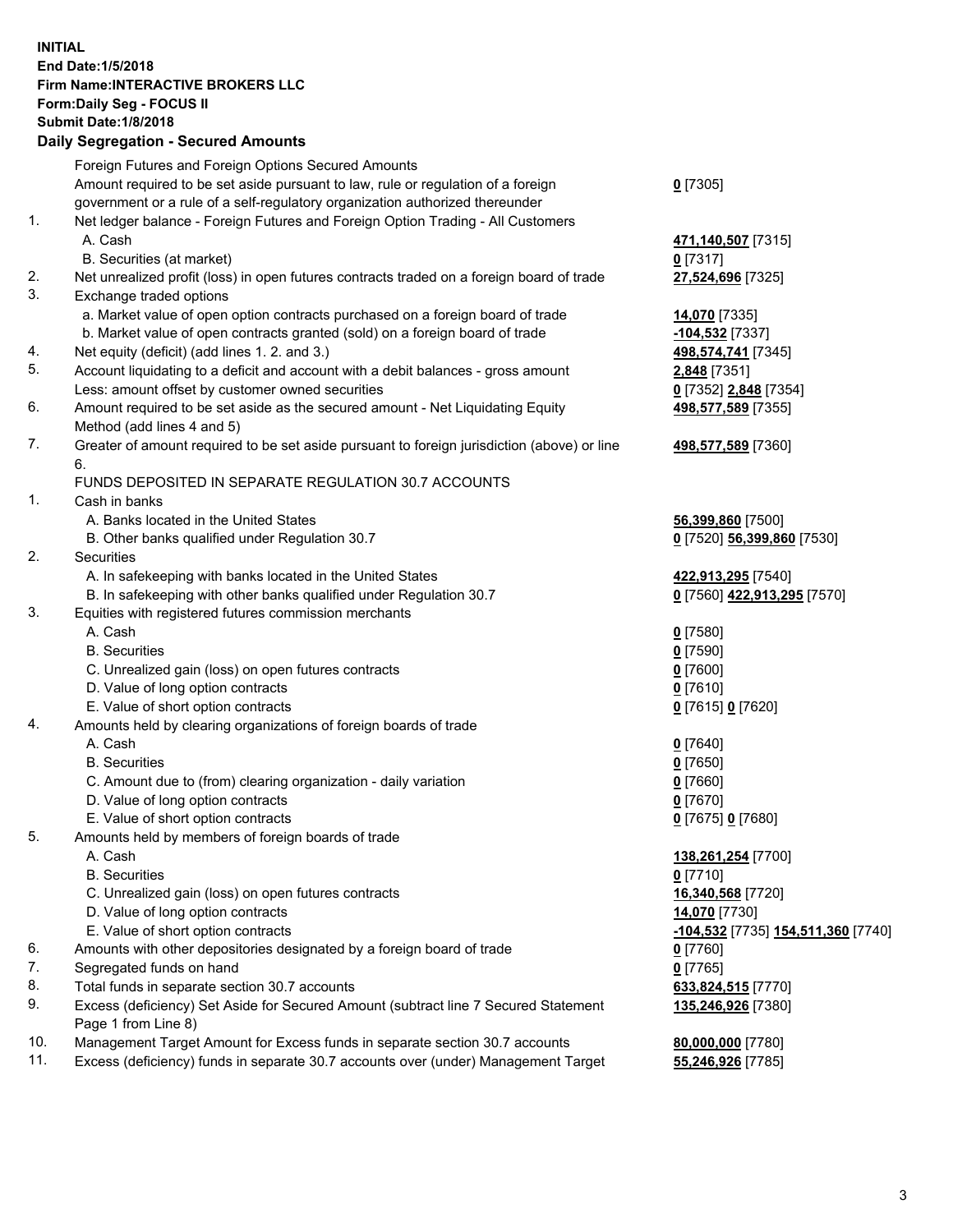**INITIAL End Date:1/5/2018 Firm Name:INTERACTIVE BROKERS LLC Form:Daily Seg - FOCUS II Submit Date:1/8/2018 Daily Segregation - Segregation Statement** SEGREGATION REQUIREMENTS(Section 4d(2) of the CEAct) 1. Net ledger balance A. Cash **4,473,445,891** [7010] B. Securities (at market) **0** [7020] 2. Net unrealized profit (loss) in open futures contracts traded on a contract market **-93,864,431** [7030] 3. Exchange traded options A. Add market value of open option contracts purchased on a contract market **216,307,780** [7032] B. Deduct market value of open option contracts granted (sold) on a contract market **-285,743,687** [7033] 4. Net equity (deficit) (add lines 1, 2 and 3) **4,310,145,553** [7040] 5. Accounts liquidating to a deficit and accounts with debit balances - gross amount **265,915** [7045] Less: amount offset by customer securities **0** [7047] **265,915** [7050] 6. Amount required to be segregated (add lines 4 and 5) **4,310,411,468** [7060] FUNDS IN SEGREGATED ACCOUNTS 7. Deposited in segregated funds bank accounts A. Cash **513,597,102** [7070] B. Securities representing investments of customers' funds (at market) **2,847,209,755** [7080] C. Securities held for particular customers or option customers in lieu of cash (at market) **0** [7090] 8. Margins on deposit with derivatives clearing organizations of contract markets A. Cash **20,036,608** [7100] B. Securities representing investments of customers' funds (at market) **1,210,125,783** [7110] C. Securities held for particular customers or option customers in lieu of cash (at market) **0** [7120] 9. Net settlement from (to) derivatives clearing organizations of contract markets **-3,912,794** [7130] 10. Exchange traded options A. Value of open long option contracts **216,250,302** [7132] B. Value of open short option contracts **-285,686,505** [7133] 11. Net equities with other FCMs A. Net liquidating equity **0** [7140] B. Securities representing investments of customers' funds (at market) **0** [7160] C. Securities held for particular customers or option customers in lieu of cash (at market) **0** [7170] 12. Segregated funds on hand **0** [7150] 13. Total amount in segregation (add lines 7 through 12) **4,517,620,251** [7180] 14. Excess (deficiency) funds in segregation (subtract line 6 from line 13) **207,208,783** [7190] 15. Management Target Amount for Excess funds in segregation **155,000,000** [7194] **52,208,783** [7198]

16. Excess (deficiency) funds in segregation over (under) Management Target Amount Excess